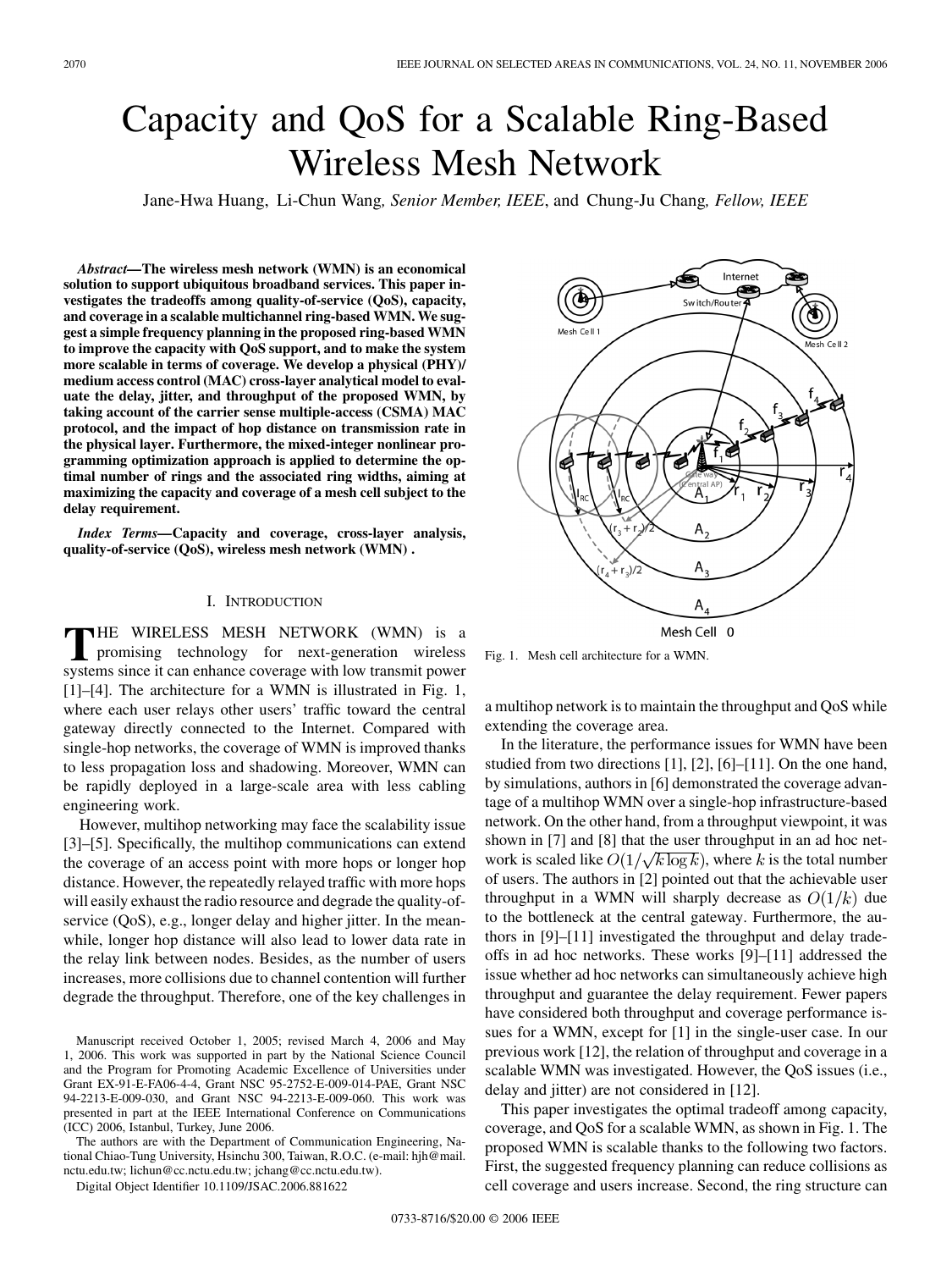<span id="page-1-0"></span>facilitate the management of QoS, throughput, and coverage in WMNs. To find the optimal tradeoff among throughput, coverage, and delay, we first develop a physical (PHY)/medium access control (MAC) cross-layer analytical model to evaluate the throughput of the proposed WMN, considering the carrier sense multiple-access (CSMA) MAC protocol, the impact of the ring-based cell structure on frame contentions, and that of hop distance on transmission rate in the physical-layer. Secondly, we develop a queueing model to evaluate the delay and jitter in the considered WMN. Third, we apply the mixed-integer nonlinear programming (MINLP) optimization approach to determine the optimal number of rings in a cell and the associated ring widths, aiming at maximizing the cell capacity and coverage with the QoS requirement.

The rest of this paper is organized as follows. Sections II discusses the proposed network architecture and the impacts of ring-based cell structure on frame contention. In [Section III,](#page-2-0) we formulate an optimization problem to maximize capacity and coverage of a mesh network with a delay constraint. [Section IV](#page-3-0) discuses the channel activity in the ring-based WMN. [Section V](#page-5-0) elaborates the developed cross-layer MAC throughput model for the considered WMN. In [Section VI](#page-6-0), we analyze the delay and jitter. Numerical examples are shown in [Section VII](#page-7-0). Concluding remarks and future works are given in [Section VIII.](#page-8-0)

### II. SCALABLE RING-BASED WMN

# *A. Network Architecture*

[Fig. 1](#page-0-0) shows the considered ring-based WMN. In the figure, a mesh cell is divided into several rings  $A_i$ ,  $i = 1, 2, \ldots, n$ , determined by  $n$  concentric circles centered at the central gateway with radii  $r_1$  <  $r_2$  <  $\cdots$  <  $r_n$ . Users in the inner rings will forward data for users in the outer rings toward the central gateway. Accordingly, the user in ring  $A_i$  is connected to the central gateway via an  $i$ -hop communication, and only the gateway connects to the backbone network. Clearly, the cabling engineering work required to deploy this WMN is reduced due to fewer backbone links.

The considered WMN operates in a multichannel fashion. We assume that each node is equipped with two radio interfaces, and therefore can concurrently receive and deliver the forwarded traffic as [\[3\]](#page-10-0) and [\[4\].](#page-10-0) For example, a user in ring  $A_i$  can concurrently communicate with the users in rings  $A_{i-1}$  and  $A_{i+1}$  at two different channels  $f_i$  and  $f_{i+1}$ , respectively. A simple frequency planning is employed to avoid the co-channel interference. The simplicity of the frequency planning lies in the fact that only the width of each ring should be designed to obtain the co-channel reuse distance without interference.

Because the users in the inner rings near the central gateway will relay more traffic than the users in the outer rings, we also sectorize the congested inner rings and allocate different channel to each sector. Since the number of contending users is reduced, the throughput for the ring-based WMN can be further improved. Fig. 2 illustrates an example of a three-cell WMN, where the innermost rings of each cell are divided into three sectors. In this example, the ring-based frequency planning with 12 different channels ensures four buffer rings between



Fig. 2. Example of a three-cell WMN, where the congested rings  $A_1$  and  $A_2$ of each mesh cell are sectorized.

two co-channel rings. Apparently, if more nonoverlapping channels are available, more inner rings can be sectorized to enhance cell capacity and coverage.

#### *B. Scalability, QoS, and Robustness*

Most traditional WMNs are not scalable to cell coverage because throughput and QoS (delay) are not guaranteed with increasing collisions. By contrast, the proposed ring-based WMN is scalable in terms of coverage, because delay and throughput can be ensured by the ring-based frequency planning with appropriately designing the ring widths of the mesh cell. The remaining important problem lies in the way to analytically determine the optimal ring widths so as to achieve the optimal tradeoff among delay, throughput, and coverage.

Due to multiple paths for each node, an appealing feature of WMN is its robustness. If some nodes fail, the mesh network can continue operating with slightly degraded performance by forwarding data traffic via the alternative nodes. Different from the conventional WMNs, the ring-based WMN can easily provide capacity margin for each relay link by decreasing the ring width (and then the hop distance). By doing so, even if some nodes near the central gateway fail, throughput and delay can still be ensured.

#### *C. Frame Contention Under Ring-Based Cell Structure*

To describe frame contention under the ring-based cell structure, we first define the *mutually interfered region* as an area in which any two users can sense the activity of each other. [Fig. 3](#page-2-0) shows an example of mutually interfered region in ring  $A_i$ , such as the area including nodes  $C$  and  $D$ . Since each ring is allocated with different channel, a mutually interfered region is indeed the intersection of two circles and the associated ring, which is dependent on the locations of observed nodes and the interference distance. For simplicity, we assume that the mutually interfered region in ring  $A_i$  can be approximated as an annulus sector with a central angle of  $\theta_{S,i}$ . Suppose that the interference distance is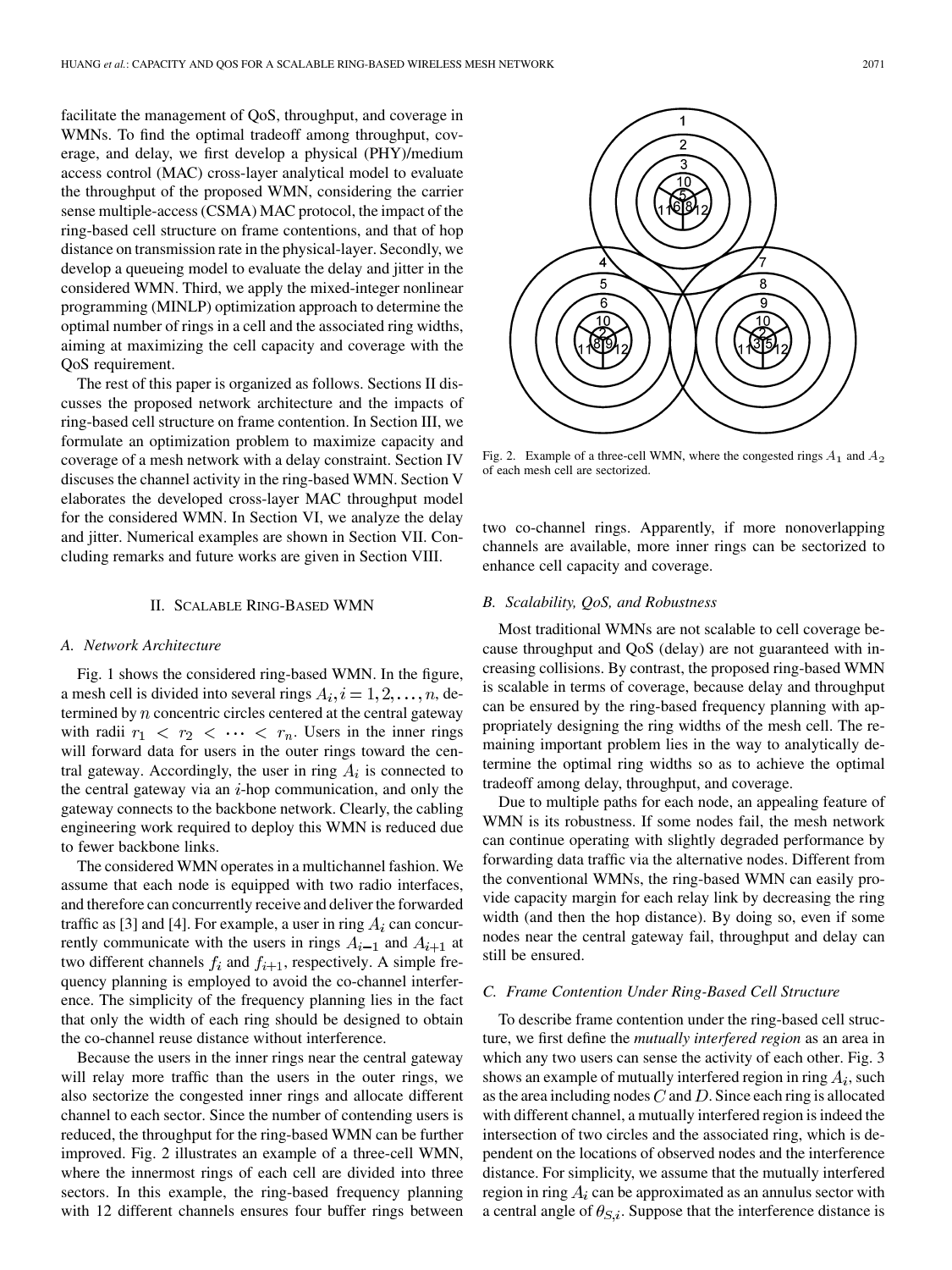<span id="page-2-0"></span>

Fig. 3. Examples of wireless collision domain and mutually interfered region.

 $l_{\text{RC}}$ . Referring to Fig. 3, the central angle  $\theta_{S,i}$  of a mutually interfered region in ring  $A_i$  is equal to

$$
\theta_{S,i} = 2\sin^{-1}\left(\frac{l_{\rm RC}}{r_i + r_{i-1}}\right)
$$
, for  $l_{\rm RC} < (r_i + r_{i-1})$ . (1)

If  $l_{\text{RC}} \geq (r_i + r_{i-1})$ , we define  $\theta_{S,i} = 2\pi$  which means that the whole ring is in the same mutually interfered region. Clearly, the area of a mutually interfered region is  $A_{S,i} = (\theta_{S,i}/2\pi)a_i$ and  $a_i = \pi (r_i^2 - r_{i-1}^2)$  is the area of ring  $A_i$ .

Then, we define the *wireless collision domain* as the area in which at any instant at most one user can successfully transmit data traffic at a particular frequency. Referring to Fig. 3, the wireless collision domain in ring  $A_i$  is also approximated as an annulus sector with a central angle of  $\theta_{W,i} = \theta_{S,i-1}$ , and its area is  $A_{W,i} = (\theta_{W,i}/2\pi)a_i$ . The phenomenon of  $\theta_{W,i} = \theta_{S,i-1}$  is due to the fact that the four-way handshaking request-to-send/ clear-to-send (RTS/CTS) mechanism is employed to avoid the hidden node problem. As the example in Fig. 3, user  $A$  in ring  $A_i$  is sending data to user B in ring  $A_{i-1}$ . After the RTS/CTS exchange, node Q in ring  $A_{i-1}$  determines that the channel is busy. In the meantime, since users  $P$  and  $\overline{A}$  belong to different mutually interfered regions, user  $P$  in ring  $A_i$  can send an RTS frame to users  $Q$ . Nevertheless, user  $Q$  will not reply the CTS frame to  $P$  because it has overheard the CTS of  $B$ . As a result, nodes  $P$  and  $\ddot{A}$  are in the same wireless collision domain even though they are not in the same mutually interfered region. This fact means that the central angle  $\theta_{W,i}$  of wireless collision domain in ring  $A_i$  is determined by the angle  $\theta_{S,i-1}$  of mutually interfered region in the inner ring  $A_{i-1}$ . That is,  $\theta_{W,i} = \theta_{S,i-1}$ .

The example in Fig. 3 also shows that the existence of transmitters in region  $V_R$  invalidates the RTS request of  $P$ . Hence, we define the region  $V_R$  with a central angle of  $(\theta_{W,i} - \theta_{S,i})$  as the *working-in-vain region* of P. Such an impact of the ring structure on frame contention will be incorporated into the crosslayer throughput model later.

In addition, note that the innermost ring  $A_1$  is in the same wireless collision domain and  $\theta_{W,1} = 2\pi$ , since all users in ring  $A_1$  can overhead the CTS frame from the central AP. After sectorizing ring  $A_1$  as shown in [Fig. 2](#page-1-0), the number of contending



Fig. 4. Examples of the lowest rate links for a mesh cell with  $n = 4$ .

users is decreased by a factor of three since  $\theta_{W,1} = 2\pi/3$ . Similarly, we can further sectorize ring  $A_2$ , which will help resolve the bottleneck issue in this multihop network.

#### III. CAPACITY AND COVERAGE MAXIMIZATION

#### *A. Problem Formulation*

All the performance issues of throughput, coverage, and QoS will impact the design of WMNs. From the viewpoint of deployment cost, a larger coverage per cell is better because of fewer access points. From the standpoint of throughput, however, a smaller cell is preferred since fewer users contend for the same radio channel. This paper mainly focuses on frame delay consisting of contention delay and queueing delay in each relay node. From the queueing delay perspective, a longer hop distance may be better due to fewer hops. From the contention delay viewpoint, however, a shorter hop distance is preferred due to fewer contending users. In the following, we formulate an optimization problem to determine the best number of rings in a cell and the optimal ring widths subject to the constraints on delay, throughput, and coverage.

To begin with, we discuss the constraints in the considered optimization problem.

• The capacity  $H_C(i)$  of the lowest-rate link in ring  $A_i$ should be greater than the carried traffic load  $R_i$  of each node, i.e.,

$$
H_C(i) = H_i(r_i - r_{i-1}) \ge R_i \tag{2}
$$

where  $(r_i - r_{i-1})$  is the width of ring  $A_i$  and  $H_i(d)$  represents the link capacity between two nodes at a separation distance  $d$ . This constraint guarantees the minimum throughput for each user. As shown in Fig. 4, the lowestrate link in ring  $A_i$  is the link between nodes  $P_{C,i}$  and  $Q_{C,i}$ at a separation distance  $d = (r_i - r_{i-1}).$ 

The overall frame delay  $D_f$  should meet the delay requirement  $D_{\text{req}}$ , i.e.,

$$
D_f \le D_{\text{req}}.\tag{3}
$$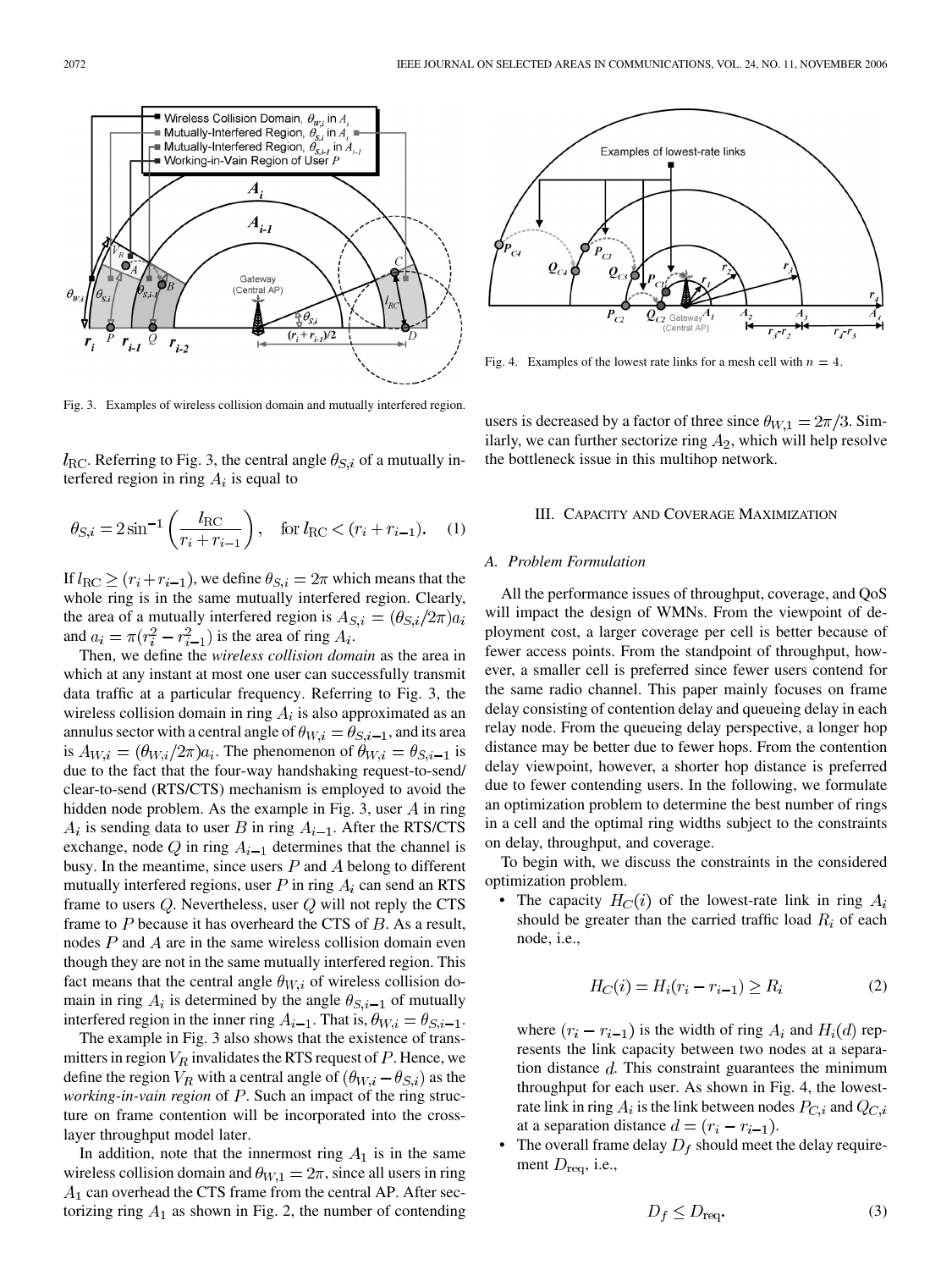<span id="page-3-0"></span>• The ring width  $(r_i - r_{i-1})$  should be less than the maximum reception range

$$
(r_i - r_{i-1}) \le d_{\text{max}} = d_1. \tag{4}
$$

The ring width should be greater than the average distance  $d_{\text{min}}$  between two neighboring nodes, i.e.,

$$
(r_i - r_{i-1}) \ge d_{\min} \tag{5}
$$

where  $d_{\text{min}} = 1/\sqrt{\rho}$  (m) is dependent on the user node density  $\rho$ . This constraint also represents the limit on the hop distance due to node density.

### *B. MINLP Optimization Approach*

From the above considerations, the optimal capacity and coverage issues in a WMN can be formulated as a MINLP problem with the following decision variables:  $n$  (the number of rings in a mesh cell) and  $r_1, r_2, \ldots, r_n$ . The objective function is to maximize the capacity of a mesh cell. In this scalable ring-based WMN, the ring-based frequency planning resolves the collision issue as cell coverage increases. Accordingly, the optimal coverage and capacity will be achieved simultaneously, since more users in a mesh cell can also lead to higher cell capacity. The optimal system parameters for the ring-based WMN can be analytically determined by solving the following optimization problem:

MAX  

$$
n, r_1, r_2, \ldots, r_n
$$
 <sup>$\rho \pi r_n^2 R_D$</sup>   
(Overall throughput of a mesh cell)

subject to

$$
H_C(i) \ge R_i \tag{6}
$$

$$
D_f \le D_{\text{req}} \tag{7}
$$

$$
d_{\max} \ge (r_i - r_{i-1}) \ge d_{\min} \tag{8}
$$

where  $\rho$  is the user density, and  $R_D$  is the traffic load generated by each user.

# IV. CHANNEL ACTIVITY IN THE RING-BASED WMN

From the viewpoint of a particular user, there are five types of channel activities in the considered ring-based WMN.

- 1) Successful frame transmission.
- 2) Unsuccessful frame transmission.
- 3) Empty slot, where all users are in backoff or idle.
- 4) Successful frame transmission from other users.
- 5) Unsuccessful frame transmission from other users.

For clarity, the activity of a radio channel is described by a sequence of *effective time slots* [\[13\]–\[15\]](#page-10-0). Subject to the backoff procedures, their durations are defined as

$$
\begin{cases}\nT_1 = T_4 = T_S \\
T_2 = T_5 = T_C \\
T_3 = \sigma\n\end{cases}
$$
\n(9)



Fig. 5. The considered user  $P$  and two adjacent wireless collision domains, where user  $P$  is contending for the radio channel.

where  $\sigma$  is the duration of an empty slot,  $T_S$  and  $T_C$  are the successful transmission time and collision duration, respectively. Therefore, the average duration  $T_v$  of an effective time slot can be written as

$$
T_v = \sum_{j=1}^{5} \nu_j T_j.
$$
 (10)

Here,  $\nu_i$  is the corresponding probability for the channel activity type as calculated in the following, and  $\sum_{i=1}^{3} \nu_i = 1$ .

# *A. Successful/Unsuccessful Transmission*

In Fig. 5, user  $P$  can successfully send data as long as no other user is transmitting in the adjacent wireless collision domains of  $P$ . Consider user  $P$  and its two wireless collision domains influenced by two closest neighboring transmitters  $P_L$  and  $P_R$ , which are out of the mutually interfered regions of  $P$ , as shown in Fig. 5.1 Let  $\psi_L$  and  $\psi_R$  be the positions of  $P_L$  and  $P_R$ , respectively. If one of the transmitters  $P_L$  and  $P_R$  is within the working-in-vain regions of P, i.e.,  $\psi_L, \psi_R \in [\theta_{S,i}, \theta_{W,i}]$ , user P can still send the RTS request to user  $\mathbb Q,$  but user  $\mathbb Q$  cannot reply the CTS acknowledgment (ACK), as discussed in [Section II-C.](#page-1-0) Suppose that  $Z_{W,i}$  is the average probability (average fraction of time) of a wireless collision domain in which a user is delivering data, as defined in [\(33\)](#page-6-0). Then, the working-in-vain probability  $p_v$  of user P can be expressed as

$$
p_v = 1 - \Pr \{ \psi_L, \psi_R \notin [\theta_{S,i}, \theta_{W,i}] \}
$$

$$
= 1 - \left[ 1 - Z_{W,i} \frac{\theta_{W,i} - \theta_{S,i}}{\theta_{W,i}} \right]^2 \tag{11}
$$

where note that  $Z_{W,i}$  accounts for the existence probability of transmitter  $P_L(P_R)$  which is affecting the considered area.

<sup>1</sup>In this ring-based WMN, the considered area of angle  $2\theta_{W,i}$  will be influenced by at most two neighboring transmitters (e.g., nodes  $P_L$  and  $P_R$  in Fig. 5). Other transmitters (e.g., nodes  $P'_L$  and  $P'_R$ ) are too far away, and will not affect the considered area.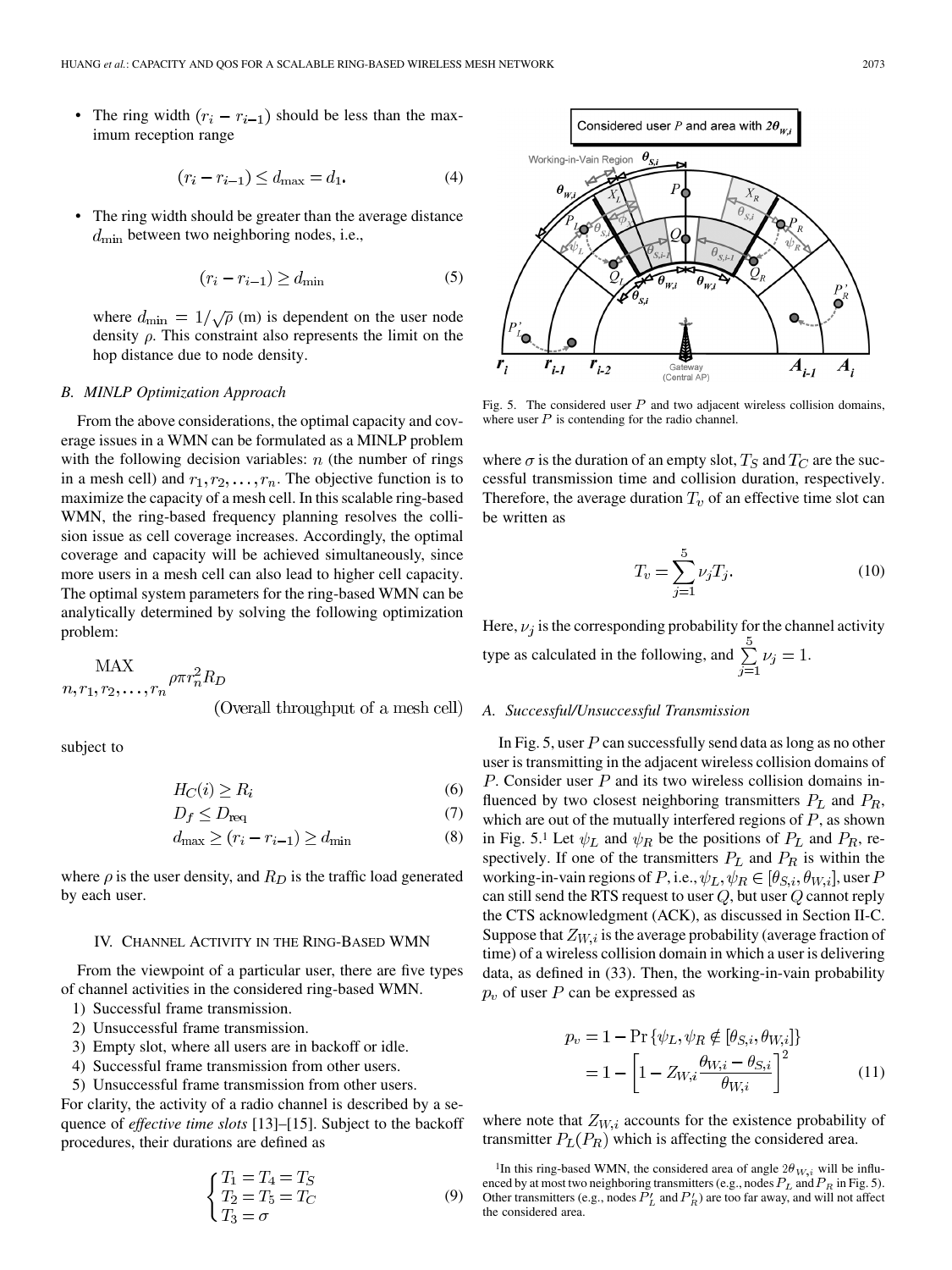<span id="page-4-0"></span>Now, we consider the case that both transmitters  $P_L$  and  $P_R$ are not in the working-in-vain regions of user P, i.e.,  $\psi_L, \psi_R \in$  $[0, \theta_{S,i}]$ . In the considered area of angle  $2\theta_{W,i}$ , only the users in the area  $\{2A_{W,i} - (X_L + X_R)\}\)$  can send RTS frames, as shown in [Fig. 5.](#page-3-0) Those users in regions  $X_L$  and  $X_R$  will not send their requests since they can sense the transmissions of  $P_L$  and  $P_R$ . Let  $\overline{\phi}_X$  be the average central angle for region  $X_L$ , and  $A_{W,i}$  be the area of a wireless collision domain of user  $P$ .

Therefore, the average number of contending users in the considered area of angle  $2\theta_{W,i}$  is equal to the average number of users in the area of  $\{2A_{W,i} - (X_L + X_R)\}\)$ , i.e.,

$$
c_{1,i} = \frac{\rho a_i}{2\pi} 2(\theta_{W,i} - Z_{W,i} \overline{\phi}_X)
$$
  
= 
$$
\frac{\rho a_i}{\pi} \left( \theta_{W,i} - \frac{Z_{W,i}}{\theta_{W,i}} \int_0^{\theta_{S,i}} \psi_L d\psi_L \right)
$$
  
= 
$$
\rho (r_i^2 - r_{r-1}^2) \left( \theta_{W,i} - \frac{Z_{W,i} \theta_{S,i}^2}{2\theta_{W,i}} \right)
$$
(12)

where  $\rho$  is the user density;  $a_i = \pi (r_i^2 - r_{i-1}^2)$  is the area of ring  $A_i$ ;  $\theta_{S,i}$  is the central angle of the mutually interfered re-gion, as defined in [\(1\)](#page-2-0);  $\phi_X = (\psi_L + \theta_{S,i}) - \theta_{S,i} = \psi_L$  is the central angle of region  $X_L$  and  $\psi_L$  is uniformly distributed in  $[0, \theta_{W,i}]$ , as shown in [Fig. 5.](#page-3-0) Subject to the RTS/CTS procedures, the frame collisions may only occur when the contending users concurrently deliver their RTS requests. Let  $\tau$  be the average probability of an active user sending the RTS request at the beginning of an effective slot. Suppose that  $P_0$  is the average probability of a user being idle due to empty queue. Incorporating the impacts of ring structure on frame contention, the unsuccessful transmission probability  $p_u$  can be computed by

$$
p_u = p_v + (1 - p_v)[1 - (1 - \tau(1 - P_0))^{C_{1,i} - 1}].
$$
 (13)

In (13), the first term is the probability that at least one transmitter is inside the working-in-vain regions of  $P$ . That is, user  $P$  will not receive the CTS response. The second term represents the probability that the RTS request from  $P$  is collided with other RTS frames.

Thus, given that the considered user has a nonempty queue, the probability that this user successfully/unsuccessfully sends data frame in an effective slot can be expressed as

$$
\nu_1 = \tau (1 - p_u) \tag{14}
$$

$$
\nu_2 = \tau p_u. \tag{15}
$$

# *B. Empty Slot*

In Fig. 6, user  $P$  observes an empty slot if all the users in the adjacent mutually interfered regions of user  $P$  are silent. As shown in the figure, the users in regions  $Y_L$  and  $Y_R$  will not send RTS due to the transmissions of  $P_L$  and  $P_R$ . Let  $\phi_Y$  be the average central angle of region  $Y_L$ , and  $A_{S,i}$  be the area of a mutually interfered region of user  $P$ . The average number of contending users in the considered area of angel  $2\theta_{S,i}$  is equal to



Fig. 6. The considered user  $P$  and its two mutually interfered regions, where user  $P$  is in backoff at the current slot.

the average number of users in the area of  $\{2A_{S,i} - (Y_L + Y_R)\},\$ i.e.,

$$
c_{2,i} = \frac{\rho a_i}{2\pi} 2(\theta_{S,i} - Z_{W,i} \overline{\phi}_Y)
$$
  
=  $\frac{\rho a_i}{\pi} \left( \theta_{S,i} - \frac{Z_{W,i}}{\theta_{W,i}} \int_0^{\theta_{W,i}} \max(0, \psi_L + \theta_{S,i} - \theta_{W,i}) d\psi_L \right)$   
=  $\rho (r_i^2 - r_{r-1}^2) \left( \theta_{S,i} - \frac{Z_{W,i} \theta_{S,i}^2}{2\theta_{W,i}} \right)$  (16)

where  $\phi_Y = \max(0, \psi_L + \theta_{S,i} - \theta_{W,i})$  is the central angle of region  $Y_L$ , as shown in Fig. 6. Accordingly, from the viewpoint of the considered user, the empty-slot probability is

$$
\nu_3 = (1 - \tau)[1 - \tau(1 - P_0)]^{c_{2,i} - 1} \tag{17}
$$

where the first term is the probability of the considered user being in backoff, and the second term represents the probability that all the other users are in backoff or idle.

#### *C. Successful/Unsuccessful Transmission From Other Users*

To calculate the successful transmission probability from other users, we consider user  $P$  and its two mutually interfered regions, as shown in Fig. 6. In the considered area of angle  $2\theta_{S,i}$ , the average number of contending users is  $c_{2,i}$  as derived in (16). Given that user  $P$  is in backoff at the current slot, the probability that at least one user sends RTS is equal to  $p_{\text{otr}} = 1 - [1 - \tau(1 - P_0)]^{c_{2,i}-1}$ . Suppose that  $X_j$  is the probability of the considered area being influenced by  $j$ neighboring transmitters. Consequently, in the considered area of angle  $2\theta_{S,i}$ , the conditional probability that there is at least one successful transmission from other users is expressed as

$$
p_{\text{os}} = \frac{\sum_{j=0}^{2} (2s_{1,j} - s_{2,j})X_j}{p_{\text{otr}}} \tag{18}
$$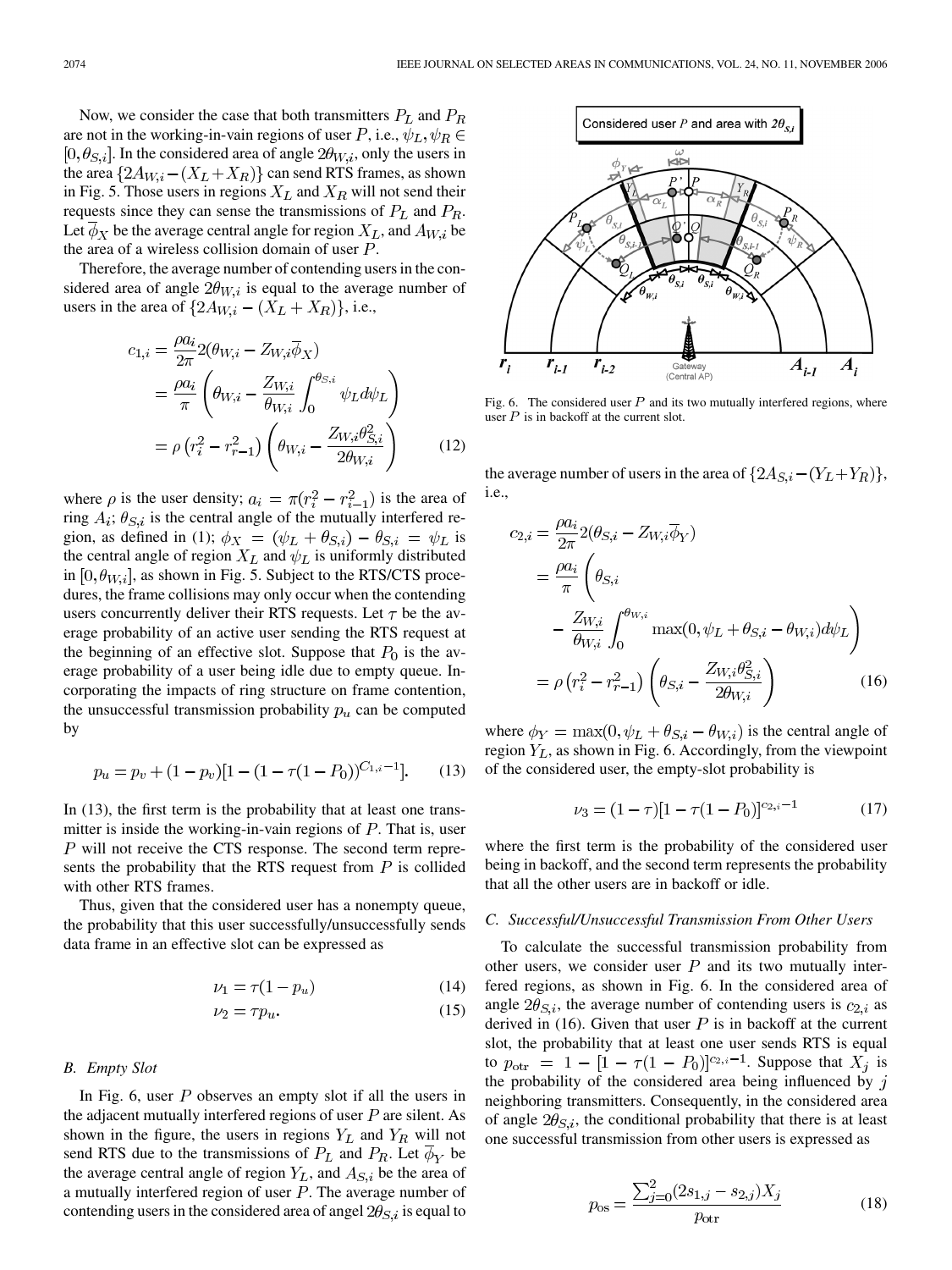<span id="page-5-0"></span>where  $X_i = \binom{2}{i} Z_{Wi}^j (1 - Z_{Wi})^{2-j}$ ,  $s_{1,i}$  is the probability that the left-side mutually interfered region of user  $P$  contains a successful transmission, and  $s_{2,j}$  is the probability that each mutually interfered region of  $P$  contains a successful transmission. Then, from the viewpoint of the considered user, the probability of an effective slot containing successful/unsuccessful transmission(s) from other users can be expressed as

$$
\nu_4 = (1 - \tau) p_{\text{otr}} p_{\text{os}} \tag{19}
$$

$$
\nu_5 = (1 - \tau) p_{\text{otr}} (1 - p_{\text{os}}). \tag{20}
$$

The successful probabilities  $s_{1,j}$  and  $s_{2,j}$  will be derived in the [appendix.](#page-9-0)

# V. CROSS-LAYER THROUGHPUT ANALYSIS

This section suggests an analytical throughput model for the ring-based mesh network using the CSMA MAC protocol with RTS/CTS. Although the 802.11a wireless local area network (WLAN) is used as an example here, the developed analytical framework can be applied to various wireless systems, e.g., the IEEE 802.11/15/16 networks, as well as the free-space optics (FSO) systems [\[16\].](#page-10-0)

#### *A. Background*

Now, we calculate the duration of a successful frame transmission and a collision in the IEEE 802.11a network. Let  $l$  be the payload size of data frame,  $m_a$  and  $m_c$  be the transmission PHY mode for data frames and that for control frames, respectively. Subject to the IEEE 802.11 CSMA MAC protocol with RTS/CTS, the successful frame transmission time  $T<sub>S</sub>$  and collision time  $T_C$  are expressed as

$$
T_S = T_{\text{RTS}}(m_c) + \delta + \text{SIFS} + T_{\text{CTS}}(m_c) + \delta + \text{SIFS}
$$
  
+ 
$$
T_{\text{DATA}}(l, m_a) + \delta + \text{SIFS}
$$
  
+ 
$$
T_{\text{ACK}}(m_c) + \delta + \text{DIFS}
$$
 (21)  

$$
T_C = T_{\text{RTS}}(m_c) + \delta + \text{EIFS}
$$
 (22)

where 
$$
\delta
$$
 is the propagation delay; the durations of short inter-  
frame space (SIFS), distributed interframe space (DIFS), and  
extended interframe space (EIFS = SIFS+ $T_{\text{CTS}}(m_c)$ +DIFS)  
are specified in [17]. [18].

In the IEEE 802.11a WLAN [\[18\]](#page-10-0), a data frame includes the physical-layer convergence procedure (PLCP) sublayer preamble ( $PLCP_{pre}$ ), PLCP SIGNAL field ( $PLCP_{SIGNAL}$ ), 16-bit SERVICE field in the PLCP header and six tail bits, MAC header  $(MAC_{\text{hdr}})$ , as well as frame check sequence field (MAC<sub>FCS</sub>). The transmission time  $T_{\text{DATA}}(l, m_a)$  for a data frame with payload size  $l$  using PHY mode  $m_a$  is given as

$$
T_{\text{DATA}}(l, m_a)
$$
  
= PLCP<sub>pre</sub> + PLCP<sub>SIGNAL</sub>  
+ 
$$
\left\lceil \frac{\text{MAC}_{\text{hdr}} + \text{MAC}_{\text{FCS}} + (16+6)/8 + l}{\text{NBpS}(m_a)} \right\rceil \cdot T_{\text{SYM}}
$$
  
= 
$$
20\mu\text{s} + \left\lceil \frac{30.75 + l}{\text{NBpS}(m_a)} \right\rceil \cdot 4\mu\text{s}
$$
 (23)

where  $NBpS(·)$  is the number of data bytes in an OFDM symbol, and  $T_{\text{SYM}}$  is an OFDM symbol duration. For RTS, CTS, and ACK control frames using PHY mode  $m_c$ , their transmission durations can be written as

$$
T_{\rm RTS}(m_c) = \text{PLCP}_{\text{pre}} + \text{PLCP}_{\text{SGNAL}} + \left[ \frac{\text{RTS} + (16 + 6)/8}{\text{NBpS}(m_c)} \right] \cdot T_{\text{SYM}} \qquad (24)
$$

$$
T_{\text{CTS}}(m_c) = T_{\text{ACK}}(m_c)
$$

$$
= \text{PLCP}_{\text{pre}} + \text{PLCP}_{\text{SGNAL}} + \left[ \frac{\text{ACK} + (16 + 6)/8}{\text{NBpS}(m_c)} \right] \cdot T_{\text{SYM}} \qquad (25)
$$

where RTS and ACK are the lengths of RTS and ACK frames, respectively.

# *B. Carried Traffic Load of a User Node*

The carried traffic load in each mesh node includes its own traffic and the forwarded traffic from other users. Assume that all the nodes in the inner ring  $A_i$  share the relayed traffic from the outer ring  $A_{i+1}$ . Suppose that the user density is  $\rho$ . The average number of nodes  $c_i$  in ring  $A_i$  can be expressed as

$$
c_i = \rho a_i = \begin{cases} \rho \pi r_i^2, & \text{for } i = 1\\ \rho \pi (r_i^2 - r_{i-1}^2), & \text{for } 1 < i \le n \end{cases}
$$
 (26)

where  $a_i$  and  $(r_i - r_{i-1})$  are the area and the width of ring  $A_i$ , respectively. Let  $R_D$  and  $R_i$  represent traffic load generated by each node and the total carried traffic load per node in ring  $A_i$ , respectively. Then, it is followed that

$$
R_i = \frac{c_{i+1}}{c_i} R_{i+1} + R_D = \left[ \frac{\sum_{j=i+1}^n c_j}{c_i} + 1 \right] R_D. \tag{27}
$$

For the outermost ring  $A_n$ ,  $R_n = R_D$ .

# *C. MAC Throughput*

To evaluate the MAC throughput in the ring-based WMN, we should consider the impacts of the physical-layer ring structure on frame contention. Consider a binary exponential backoff procedure with the initial backoff window size of W. Let  $m_{\rm bk}$  be the maximum backoff stage. The average backoff time can be calculated by

$$
\overline{B_k} = (1 - p_u) \frac{W - 1}{2} + p_u (1 - p_u) \frac{2W - 1}{2} + \cdots
$$

$$
+ p_u^{m_{\text{bk}}}(1 - p_u) \frac{2^{m_{\text{bk}}W - 1}}{2}
$$

$$
+ p_u^{(m_{\text{bk}}+1)}(1 - p_u) \frac{2^{m_{\text{bk}}W - 1}}{2} + \cdots
$$

$$
= \frac{[1 - p_u - p_u (2p_u)^{m_{\text{bk}}}]W - (1 - 2p_u)}{2(1 - 2p_u)}
$$
(28)

where  $p_u$  is the unsuccessful transmission probability with considering the impacts of ring structure in the physical layer, as defined in [\(13\)](#page-4-0). Since a user sends RTS requests every  $(\overline{B_k} + 1)$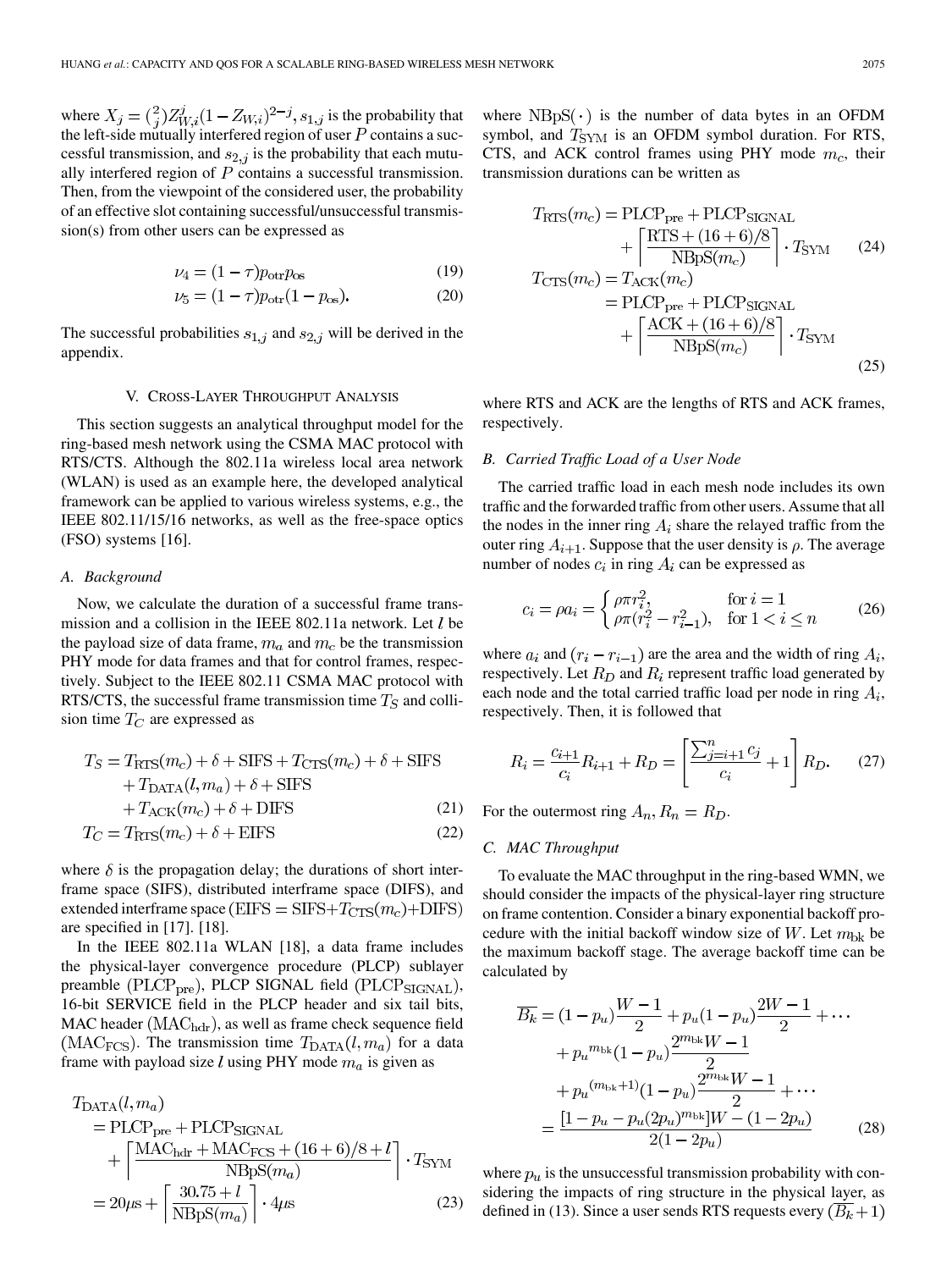<span id="page-6-0"></span>

Fig. 7. State transition diagram for the considered user, where the state variable  $k_i$  is the number of frames queued at the considered user.

slots on average [\[19\],](#page-10-0) the transmission probability  $\tau$  for an active user can be written as

$$
\tau = \frac{1}{\overline{B_k} + 1} = \frac{2}{1 + W + p_u W \sum_{i=0}^{m_{\text{bk}} - 1} (2p_u)^i}.
$$
 (29)

From [\(13\)](#page-4-0) and (29), we can obtain the unique solution of  $\tau$  and  $p_u$  for a given idle probability  $P_0$  of a user. The idle probability  $P_0$  will be derived by the following queueing model.

Fig. 7 illustrates the proposed discrete-time queueing model for a user in ring  $A_i$ , where the state variable  $k_i$  represents the number of frames queued in the user. In each effective time slot, the probability for one user to successfully transmit a data frame is  $\nu_1$ , as defined in [\(14\).](#page-4-0) Consequently, the total contention delay spent for a frame (i.e., the frame service time) is a geometric random variable with a mean of  $1/\nu_1$  effective slots. In a multihop network, this phenomenon means that the arrival process of relayed traffic is also Markovian since the interarrival time of relayed traffic is geometrically distributed. Let  $l$  be the payload size of data frame. It is reasonable to assume that the frame arrivals at one user follow a Poisson process with a rate of  $\lambda = R_i/l$  frames/s. Here,  $R_i$  is the total carried traffic load of a user in ring  $A_i$ , including the local traffic of user and the forwarded traffic from others. From above considerations, the state-transition probabilities for the queueing model can be defined as

$$
\begin{cases} p_{k,k+1} = \chi = \lambda T_v \\ p_{k,k-1} = \nu_1 \\ p_{k,k} = 1 - \chi - \nu_1. \end{cases}
$$
 (30)

Therefore, the state probability can be obtained as

$$
P_k = u_c^k (1 - u_c) \tag{31}
$$

where  $u_c = \chi/\nu_1$  and the idle probability of a user can be given as  $P_0 = (1 - u_c)$ .

Now, we evaluate the MAC throughput of one user. With the effective slot concept, the average busy probability (average fraction of time)  $Z_{O,i}$  of one user being sending data and the channel utilization  $Z_{W,i}$  of a wireless collision domain can be expressed as

$$
Z_{O,i} = \frac{\nu_1 T_1 (1 - P_0)}{T_v} \tag{32}
$$

$$
Z_{W,i} = \rho A_{W,i} Z_{O,i} \tag{33}
$$

where  $\nu_1$  is the probability that one user successfully sends a frame in an effective slot,  $T_1 = T_S$  is the time duration for successful frame transmission,  $T_v$  is the average duration of an effective slot, and  $\rho A_{W,i}$  is the number of users in a wireless



Fig. 8. State transition diagram for the considered frame in a user, where the state variable h means the considered frame being placed at the  $(h+1)$  position of the queue.

collision domain. From [\(10\),](#page-3-0) [\(14\),](#page-4-0) and (31)–(33),  $\nu_1, T_v$ , and  $P_k$  can be calculated by an iterative method. Then, the capacity  $H_i(d)$  of a mesh link between two nodes at a separation distance  $d$  can be calculated by

$$
H_i(d) = \frac{\nu_1 T_1}{T_v} \cdot \frac{l}{T_S} = \frac{\nu_1 l}{T_v}
$$
 (34)

where  $l$  is the payload size of data frame. It is noteworthy that the payload size  $l$  of data frame is affected by the separation distance  $d$  and the PHY mode  $m_a$ , which will be discussed in the next section.

# *D. Impact of Hop Distance on Transmission Rate*

In a multihop network, the hop distance will also impact the throughput of relay link. Generally, the radio signal is affected by path loss, shadowing, as well as multipath fading. With all these radio channel effects, we assume that the average reception ranges for eight PHY modes are  $d_j$ ,  $j = 1, 2, ..., 8$ , where  $d_1 > d_2 > \ldots > d_8$ . In principle, two users with a shorter separation distance can transmit at a higher data rate. Therefore, the transmission PHY mode  $m_a$  is determined according to the separation distance  $d$  between two users, i.e.,

$$
m_a = j
$$
, if  $d_{j+1} < d \le d_j$ . (35)

Furthermore, we suggest that all data frames have the same transmission time  $T_{\text{DATA}}(l, m_a)$ . That is, the payload size l of data frame is determined by the adopted PHY mode  $m_a$ . As in [\[20\]](#page-10-0) and [\[21\]](#page-10-0), the same transmission time for each data frame can achieve fairness and avoid throughput degradation due to low-rate transmissions.

#### VI. DELAY ANALYSIS

This section presents an analytical method to evaluate the delay and jitter (delay variance) of a Markov process, without the need to derive the probability distribution of delay as in [\[22\]](#page-10-0). Consider a frame being placed at the  $h$ th position of the first-come, first-serve (FCFS) queue of a user. The state-transition diagram for the considered frame is illustrated in Fig. 8, which is obtained from the model in Fig. 7 by withdrawing the state transitions due to frame arrivals. In the figure, state  $h = 1$ represents the one that the considered frame is contending for the radio channel in the current effective slot. Moreover, state  $h = \phi$  is defined as the one that the considered frame is successfully delivered. Let  $I_h = h'$  be the state transition from state h to state  $h'$  in an effective slot. Then, the state-transition probability can be expressed as

$$
\Pr[I_h = h'] = \begin{cases} \nu_1, & \text{for } h' = (h - 1) \\ (1 - \nu_1), & \text{for } h' = h \end{cases} \tag{36}
$$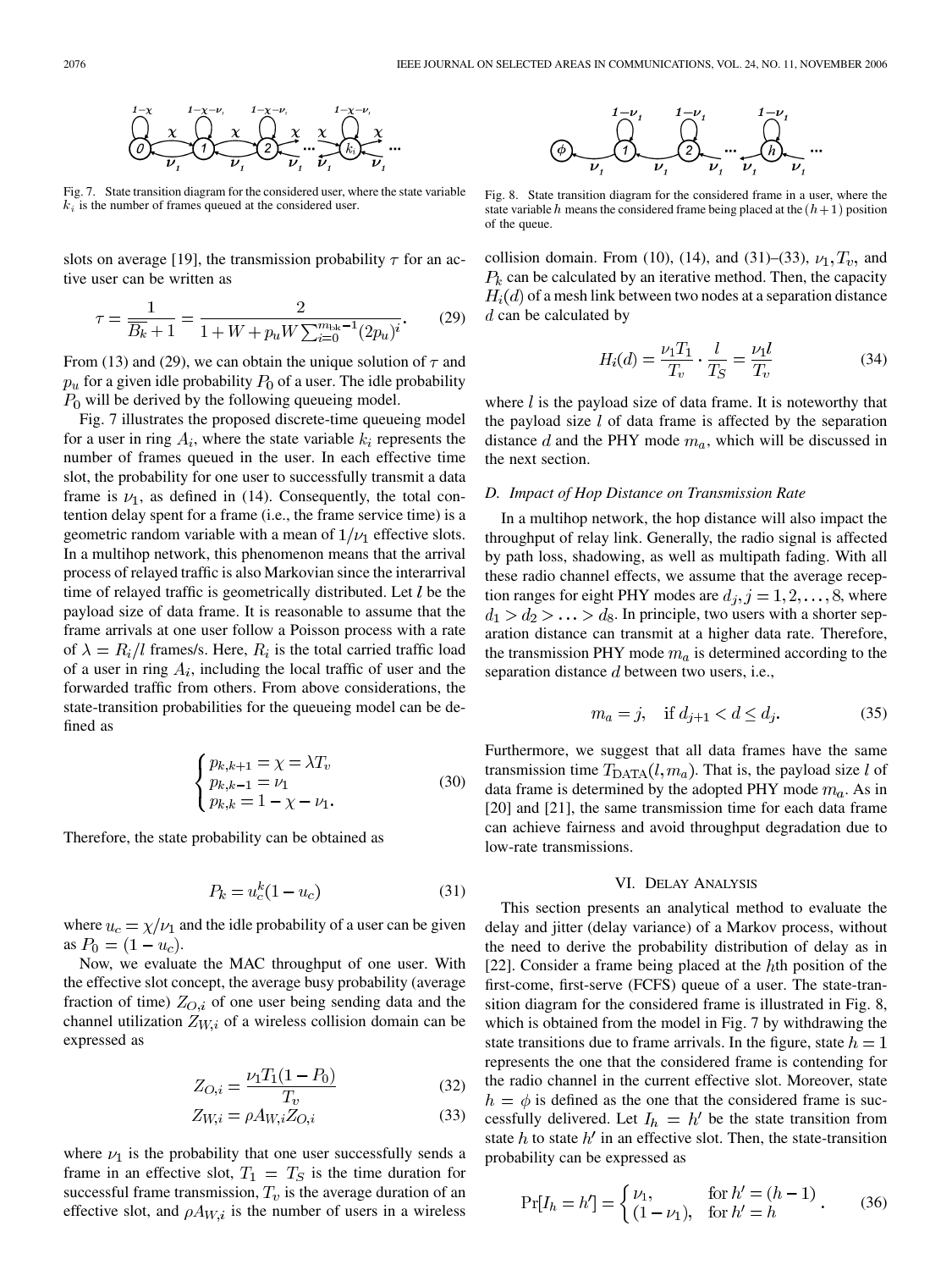<span id="page-7-0"></span>Now, we deal with the time  $D<sub>h</sub>$  spent for a frame to enter state  $\phi$  (i.e., be successfully transmitted) given that this frame is now at state  $h$ . Clearly,

$$
E[D_h | I_h] = \begin{cases} 1 + E[D_{h-1}], & \text{for } I_h = (h - 1) \\ 1 + E[D_h], & \text{for } I_h = h \end{cases}
$$
 (37)

where  $D<sub>h</sub>$  is expressed in effective slots. Therefore, the mean of  $D_h$  is equal to

$$
E[D_h] = \sum_{I_h} \Pr[I_h] E[D_h | I_h]
$$
  
= 1 +  $\nu_1 E[D_{h-1}] + (1 - \nu_1) E[D_h]$ . (38)

Since  $E[D_1] = 1/\nu_1$ , from (38), we can obtain

$$
E[D_h] = \frac{1}{\nu_1} + E[D_{h-1}] = \frac{h}{\nu_1}.
$$
 (39)

By the conditional variance formula, the variance of  $D<sub>h</sub>$  can be expressed as

$$
Var(D_h) = Var(E[D_h | I_h]) + E[Var(D_h | I_h)]. \quad (40)
$$

From (37), it is followed that

$$
\text{Var}(E[D_h | I_h]) = \sum_{I_h} \Pr[I_h] E[D_h | I_h]^2 - (E[D_h])^2
$$

$$
= \frac{1}{\nu_1} - 1.
$$
 (41)

In addition, it is obvious that

$$
E[\text{Var}(D_h | I_h)] = \nu_1 \text{Var}(D_{h-1}) + (1 - \nu_1) \text{Var}(D_h).
$$
\n(42)

From (40) to (42) with some manipulations, we can obtain

$$
\text{Var}(D_h) = \frac{1 - \nu_1}{\nu_1^2} + \text{Var}(D_{h-1}) = \frac{h(1 - \nu_1)}{\nu_1^2} \tag{43}
$$

where the initial condition is  $\text{Var}(D_1) = (1 - \nu_1)/\nu_1^2$ .

Hence, the mean  $D(i)$  and variance  $\sigma_D^2(i)$  of the sojourn time for a frame spent in a relay node can be calculated by

$$
D(i) = E[E[D_h]] = \sum_{h=1}^{\infty} Q_h E[D_h]
$$
  
\n
$$
= \sum_{h=1}^{\infty} u_c^{h-1} (1 - u_c) E[D_h] = \frac{1}{\nu_1 (1 - u_c)}
$$
(44)  
\n
$$
\sigma_D^2(i) = \text{Var}(E[D_h]) + E[\text{Var}(D_h)]
$$
  
\n
$$
= \sum_{h=1}^{\infty} u_c^{h-1} (1 - u_c) E[D_h]^2 - [D(i)]^2
$$
  
\n
$$
+ \sum_{h=1}^{\infty} u_c^{h-1} (1 - u_c) Var(D_h)
$$
  
\n
$$
= \frac{1 - \nu_1 (1 - u_c)}{\nu_1^2 (1 - u_c)^2}
$$
(45)

TABLE I SYSTEM PARAMETERS FOR NUMERICAL EXAMPLES

| Symbol    | Item                                        | Nominal value                |
|-----------|---------------------------------------------|------------------------------|
| ρ         | User node density                           | $(100)^{-2}$ m <sup>-2</sup> |
| $R_D$     | Demanded traffic of each user               | $0.5$ Mbps                   |
| $d_{min}$ | Min. of ring width, i.e., $(1/\sqrt{\rho})$ | 100 (m)                      |
| $d_{max}$ | Max. reception range                        | 300 (m)                      |
| $l_{RC}$  | Interference distance $(\gamma_I d_{max})$  | $450$ (m)                    |

where  $u_c = \chi/\nu_1$  and  $Q_h = P_{h-1} = u_c^{h-1}(1 - u_c)$  represents the probability of having  $(h-1)$  frames queued in the relay node at the instant a data frame arrives.

In a multihop network, the overall frame delay is defined as the elapsed time from the frame generated at the source node to the successful reception by the central AP. Consider a frame generated at a node in the outermost ring  $A_n$ . Then, the mean and variance of overall delay for the considered frame can be calculated from

$$
D_f = \sum_{i=1}^{n} D(i) \tag{46}
$$

$$
\sigma_{D_f}^2 = \sum_{i=1}^n \sigma_D^2(i) \tag{47}
$$

where  $n$  is the number of rings in a mesh cell.

# VII. NUMERICAL RESULTS

In this section, we investigate the interactions among delay, capacity and coverage in a ring-based WMN. The numerical results are analytically derived by means of the proposed cross-layer analytical model and the MINLP optimization approach. The system parameters are summarized in Table I. The RTS/CTS/ACK control frames are transmitted with PHY mode  $m_c = 1$  for reliability. We assume the interference distance  $l_{\rm RC} = \gamma_I d_{\rm max}$ , where  $\gamma_I$  is 1.5. As in [\[20\],](#page-10-0) the chosen frame payload sizes for eight PHY modes are {425, 653, 881, 1337, 1793, 2705, 3617, 4067} bytes. Referring to the measured results [\[23\]](#page-10-0), the corresponding average reception ranges are  $d_i = \{300, 263, 224, 183, 146, 107, 68, 30\}$ meters. These reception ranges may vary for different environments. However, the proposed optimization approach is general enough for different WMNs with various reception ranges.

#### *A. Interactions Among Delay, Capacity, and Coverage*

[Figs. 9–11](#page-8-0) investigate the interactions among the delay, capacity, and coverage, where both rings  $A_1$  and  $A_2$  are sectorized. [Fig. 9](#page-8-0) illustrates the coverage performance against the number of rings  $n$  in a mesh cell under different delay requirements. In the figure, it is obvious that the optimal cell coverage slightly decreases from 610 to 603 (m) at  $n = 5$  to meet the delay requirement  $D_{\text{req}} = 0.1$  (s). However, for a more stringent delay requirement  $D_{\text{req}} = 0.01$  (s), the optimal cell coverage will diminish to 488 (m) at  $n = 4$ .

[Fig. 9](#page-8-0) also shows that the number of rings  $n$  in a cell has a maximum value. In general, when  $n$  increases, cell coverage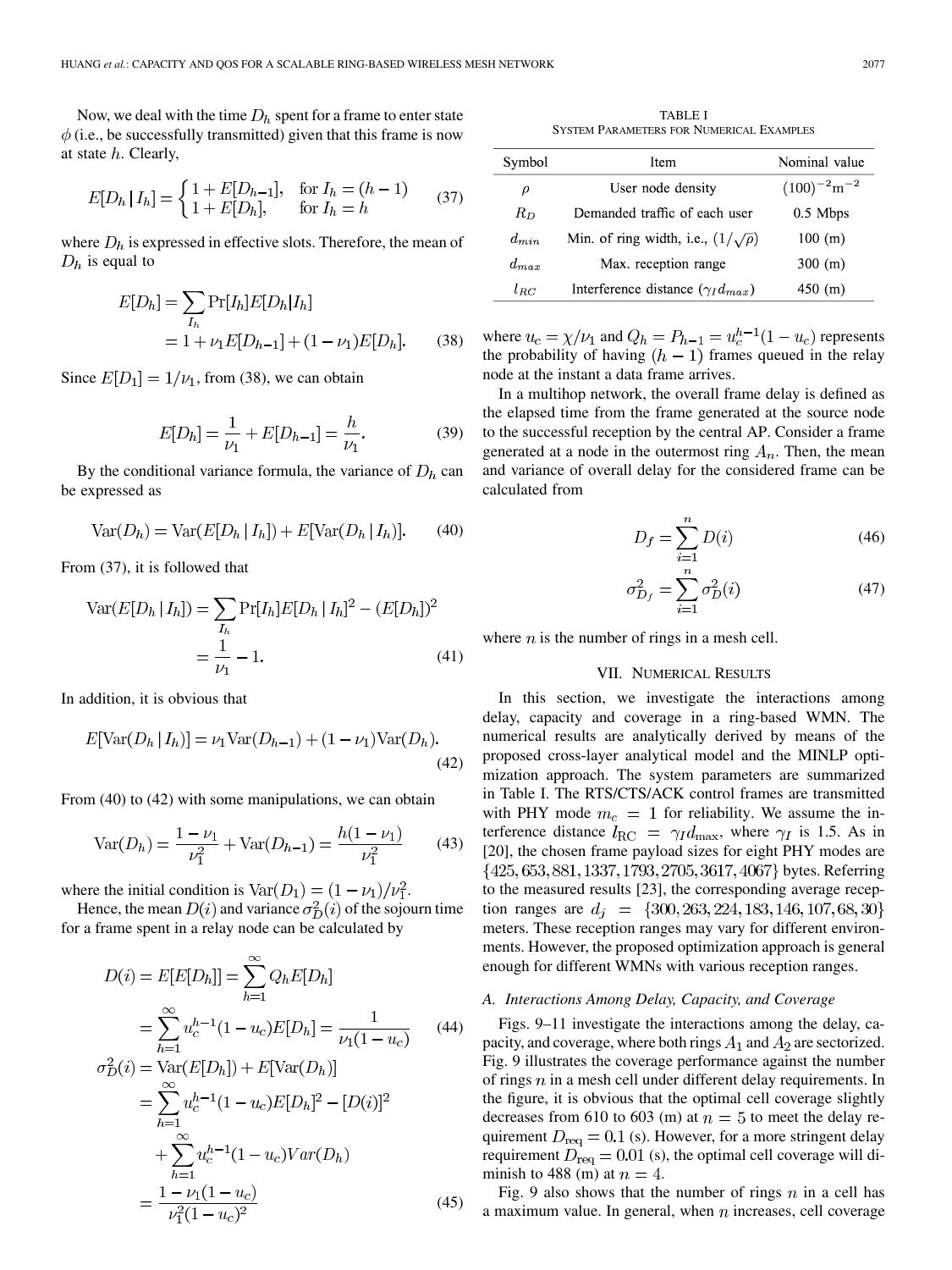<span id="page-8-0"></span>

Fig. 9. Cell coverage versus the number of rings  $n$  in a cell under different delay requirements, where the demanded traffic per user is  $R_D = 0.5$  (Mb/s).



Fig. 10. Overall frame delay  $D_f$  versus cell capacity under different delay requirements.

also increases. For handling the increasing relay traffic as  $n$  increases, the ring width will be reduced to shorten the hop distance, thereby improving the link capacity. However, because the minimum allowable ring width is determined by the node density according to  $(8)$ , there will exist a maximum value of  $n$ . In this example, the maximum allowable number of rings in a cell is  $n = 4$  for the case with delay requirement  $D_{\text{req}} = 0.01$ , and  $n = 5$  for the other cases.

In Fig. 10, the overall frame delay  $D_f$  versus cell capacity under different delay requirements is shown. The frame delay can be dramatically improved from  $4 \times 10^8$  to 0.1 (s) at  $n = 5$ , while the optimal cell throughput merely decreases from 58.6 to 57.2 Mb/s. The phenomenon of extreme delay is due to the fact that the link is fully utilized if without any delay constraint. From [\(44\)](#page-7-0), for  $u_c \approx 1$ , the sojourn time of data frame will grow toward a very large value [\[22\].](#page-10-0) However, by shortening the hop distance, we can raise the link capacity to improve delay performance at the expense of a smaller cell coverage, as shown in



Fig. 11. Overall delay variance (jitter) versus the number of rings  $n$  in a cell under different delay requirements.

Fig. 9. From Fig. 10, one can also see that the delay requirement  $D_{\text{req}} = 0.01$  (s) is fulfilled at the expense that the optimal cell capacity decreases to 37.4 Mb/s at  $n = 4$ .

Fig. 11 shows the variance of overall delay (jitter) against the number of rings subject to various delay requirements. As shown in the figure, the case without delay requirement has an extreme delay variance. However, if setting the delay requirement  $D_{\text{req}} = 0.1$  (s), the delay variance can be also improved to about  $10^{-3}$ . For  $D_{\text{req}} = 0.01$  (s), the delay variance can be controlled to about  $10^-$ 

In the above figures, we investigate the interactions among the delay, capacity, and coverage. It is shown that optimal cell capacity and coverage can be achieved simultaneously, and QoS (delay and jitter) can be provided at the expense of lower cell capacity and coverage.

# *B. Effect of Ring Sectorization*

[Fig. 12](#page-9-0) compares the effect of ring sectorization on the cell capacity. As shown in the figure, when both rings  $A_1$  and  $A_2$ are sectorized, the optimal number of rings increases to  $n =$ 4. Moreover, one can observe that if sectorizing ring  $A_1$ , the optimal cell throughput can be improved by 35% over the case without sectorization. If both rings  $A_1$  and  $A_2$  are sectorized, the optimal cell throughput can be further improved by 37% over the case with only secterizing  $A_1$ .

Obviously, the more the rings are divided into sectors, the better the cell capacity. For sectorizing more rings, however, a more sophistical frequency planning is needed to allocate more available channels to each mesh cell.

### VIII. CONCLUSION AND FUTURE WORKS

In this paper, we have investigated a scalable multichannel ring-based WMN with QoS support. Subject to the QoS requirement, an optimization approach is proposed to maximize the cell capacity and coverage for the considered WMN.

From the system architecture perspective, the proposed WMN has two key elements. First, a simple ring-based frequency planning has been employed to improve the capacity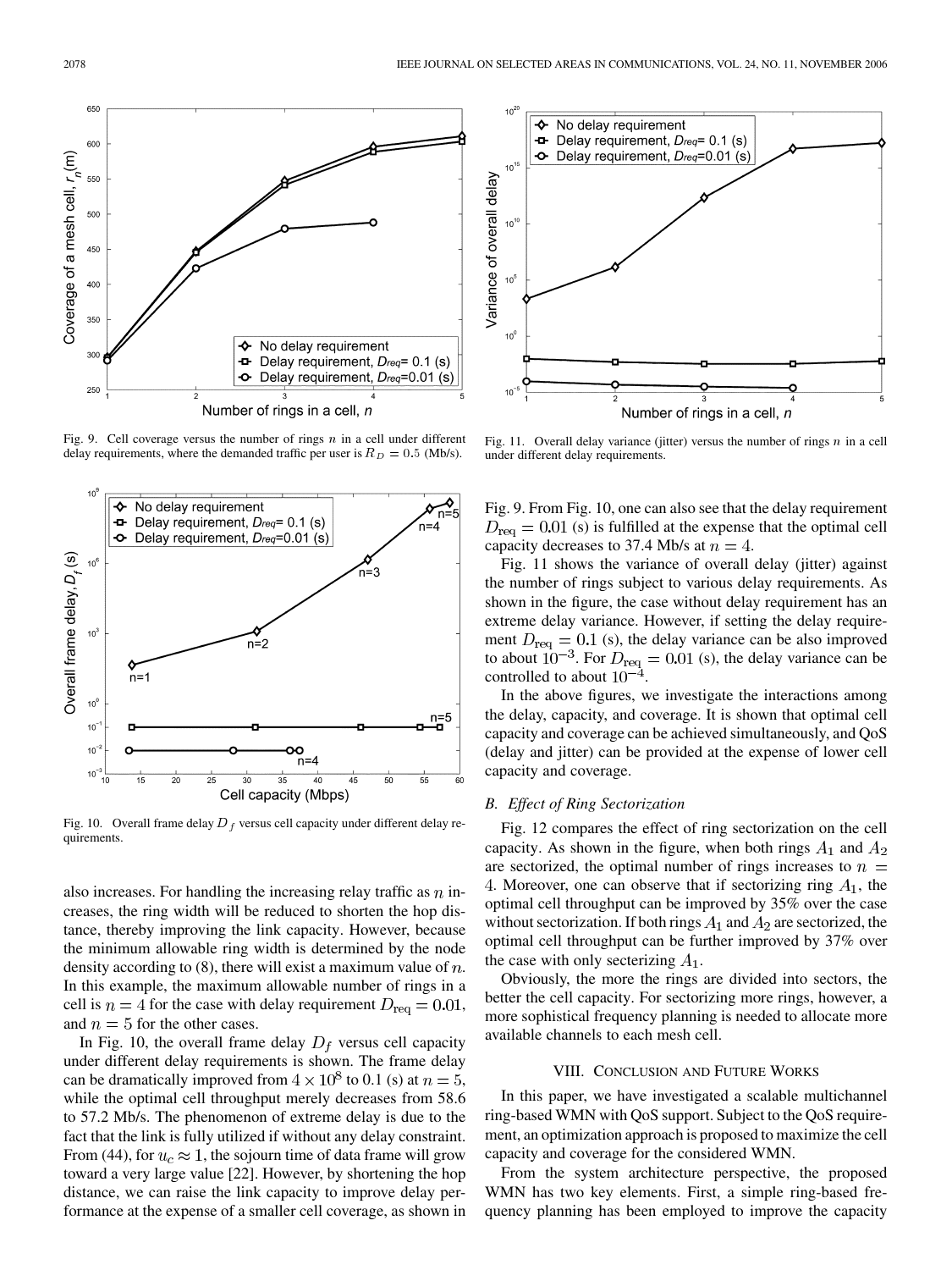<span id="page-9-0"></span>

Fig. 12. Effect of ring sectorization on the cell throughput, for the delay requirement  $D_{\text{req}} = 0.01$  (s).

with QoS support, and to make the system more scalable in terms of coverage. Second, sectoring the congested inner rings has been suggested to resolve the bottleneck issue of the WMNs.

From the system design perspective, this paper has other three important components. First, we have proposed a PHY/MAC cross-layer analytical model to evaluate the throughput of the proposed WMN. Second, we have developed a queueing model to analyze the delay and jitter. Third, we have applied the MINLP optimization approach to determine the optimal number of rings in a mesh cell and the associated ring widths in the proposed ring-based WMN. Numerical results have shown that the optimal system parameters (i.e., the number of rings and ring widths) can be determined analytically, and the goals of capacity enhancement and QoS support can be fulfilled at a slight cost of coverage performance.

Many interesting issues are worthwhile for further investigation from this work. First, besides the bottleneck issue near the central gateway, the WMNs also need to resolve the energy fairness issue. In WMNs, most traffic is delivered either to or from the central gateway [\[2\]](#page-10-0). The users near the central gateway have to spend more energy to relay traffic than the other users, which leads to energy unfairness. Even worse, if the users near the central gateway rapidly exhaust their batteries, the mesh network will not function normally. Therefore, how to achieve energy fairness for WMNs is an important issue in the future.

Second, the impact of power control needs to be further investigated. Although higher transmit power can increase the maximum allowable hop distance and the data rate in relay link, it also increases contention collisions and lowers the efficiency of spatial frequency reuse. Hence, how to determine the proper transmit power to achieve the best tradeoff among energy efficiency, QoS, capacity, and coverage in a ring-based WMN is an essential task. In addition, there are some other interesting topics, including how to support differentiated services with different priorities, how to design the enhanced multichannel MAC protocol for WMN, and to evaluate the impacts of cooperative communications on the ring-based WMN.

# **APPENDIX** SUCCESSFUL PROBABILITIES,  $s_{1,j}$  AND  $s_{2,j}$

Now, we derive the probabilities  $s_{1,j}$  and  $s_{2,j}$  mentioned in [Section IV-C](#page-4-0). In [Fig. 6,](#page-4-0) suppose that the considered area of angle  $2\theta_{S,i}$  is influenced by two neighboring transmitters. Let  $\omega$  represent the position of the contending user  $P', \psi_L$  and  $\psi_R$ be the positions of the neighboring transmitters  $P_L$  and  $P_R$ . Accordingly, the central angles for regions  $\{A_{S,i} - Y_L\}$  and  ${A_{S,i} - Y_R}$  can be written as  $\alpha_L = \theta_{S,i} - \max(0, \psi_L + \theta_{S,i} - \psi_R)$  $\hat{\theta}_{W,i}$  and  $\alpha_R = \theta_{S,i} - \max(0, \psi_R + \theta_{S,i} - \theta_{W,i})$ , respectively. Suppose that  $\tau_e = \tau(1 - P_0)$  is the effective transmission probability for one user. Then, given the positions  $\omega, \psi_L$ , and  $\psi_R$ , the conditional probability that the left-side mutually interfered region of user  $P$  contains a successful transmission can be expressed as

$$
s_{1,j}(\psi_L, \psi_R, \omega)
$$
  
= 
$$
\begin{cases} \left(\frac{\rho a_i}{2\pi} \alpha_L - 1\right) \tau_e (1 - \tau_e)^{\frac{\rho a_i}{2\pi} (\beta_L + \beta'_L) - 2}, \\ \text{for } \max(0, \psi_R - \theta_{S,i}) \leq \omega \leq \max(0, \theta_{S,i} - \psi_L) \\ 0, \quad \text{otherwise.} \end{cases}
$$
(48)

In (48), the term  $\binom{(\rho a_i/2\pi)\alpha_L-1}{1}$  represents the probability that only user  $P'$  sends an RTS request in the left-side mutually interfered region of user P. The term  $(1 - \tau_e)^{(\rho a_i/2\pi)(\beta_L + \beta'_L) - 2}$ accounts for the probability that all the users except for  $P$  and  $P'$ in the adjacent wireless collision domains of  $P'$  are in backoff or idle, where  $\beta_L = \min(\omega + \theta_{W,i}, (\theta_{S,i} + \theta_{W,i}) - (\psi_L +$  $(\theta_{S,i})) = \min(\omega + \theta_{W,i}, \theta_{W,i} - \psi_L)$  and in the same way  $\beta'_{L} =$  $\min(\theta_{W,i} - \omega, \theta_{W,i} - \psi_R)$ . In addition, the condition for  $\omega$  means that both the neighboring transmitters  $P_L$  and  $P_R$  are not inside the working-in-vain regions of  $P'$ .

By the same method, the conditional probability that each mutually interfered region of user  $P$  contains a successful transmission can be obtained from

$$
s_{2,j}(\psi_L, \psi_R, \omega)
$$
  
=  $s_{1,j}(\psi_L, \psi_R, \omega) \left[ \left( \frac{\rho a_i}{2\pi} \beta_R \right) \tau_e (1 - \tau_e)^{\frac{\rho a_j}{2\pi} \beta'_R - 1} \right].$  (49)

Here, the term within brackets represents the probability that the right-side mutually interfered region of user  $P$  also contains a successful transmission, where  $\beta_R = \max(0, (\theta_{S,i} + \theta_{W,i}) (\psi_R + \theta_{S,i-1}) - (\theta_{W,i} - \omega)) = \max(0, (\theta_{S,i} - \psi_R) - (\theta_{W,i} - \omega))$ <br>and  $\beta'_R = \max(0, (\theta_{S,i} + \theta_{W,i}) - (\psi_R + \theta_{S,i}) - (\theta_{W,i} - \omega)) =$  $\max(0, \omega - \psi_R).$ 

By averaging over the positions  $\omega$ ,  $\psi_L$ , and  $\psi_R$ , the probabilities  $s_{1,j}$  and  $s_{2,j}$  for  $j=2$  can be computed by

$$
s_{t,j} = \frac{1}{\theta_{W,i}^2} \int_0^{\theta_{W,i}} \int_0^{\theta_{W,i}} \int_0^{\alpha_L} \frac{s_{t,j}(\psi_L, \psi_R, \omega)}{\alpha_L} d\omega d\psi_R d\psi_L,
$$
 for  $t = 1, 2$ . (50)

In this section, we take the case of  $j = 2$  as an example to evaluate the successful probability  $s_{t,i}$ . By the same reasoning, one can also calculate the probabilities  $s_{t,i}$  for  $j = 0, 1$ . Thus, the detailed derivations are omitted here.